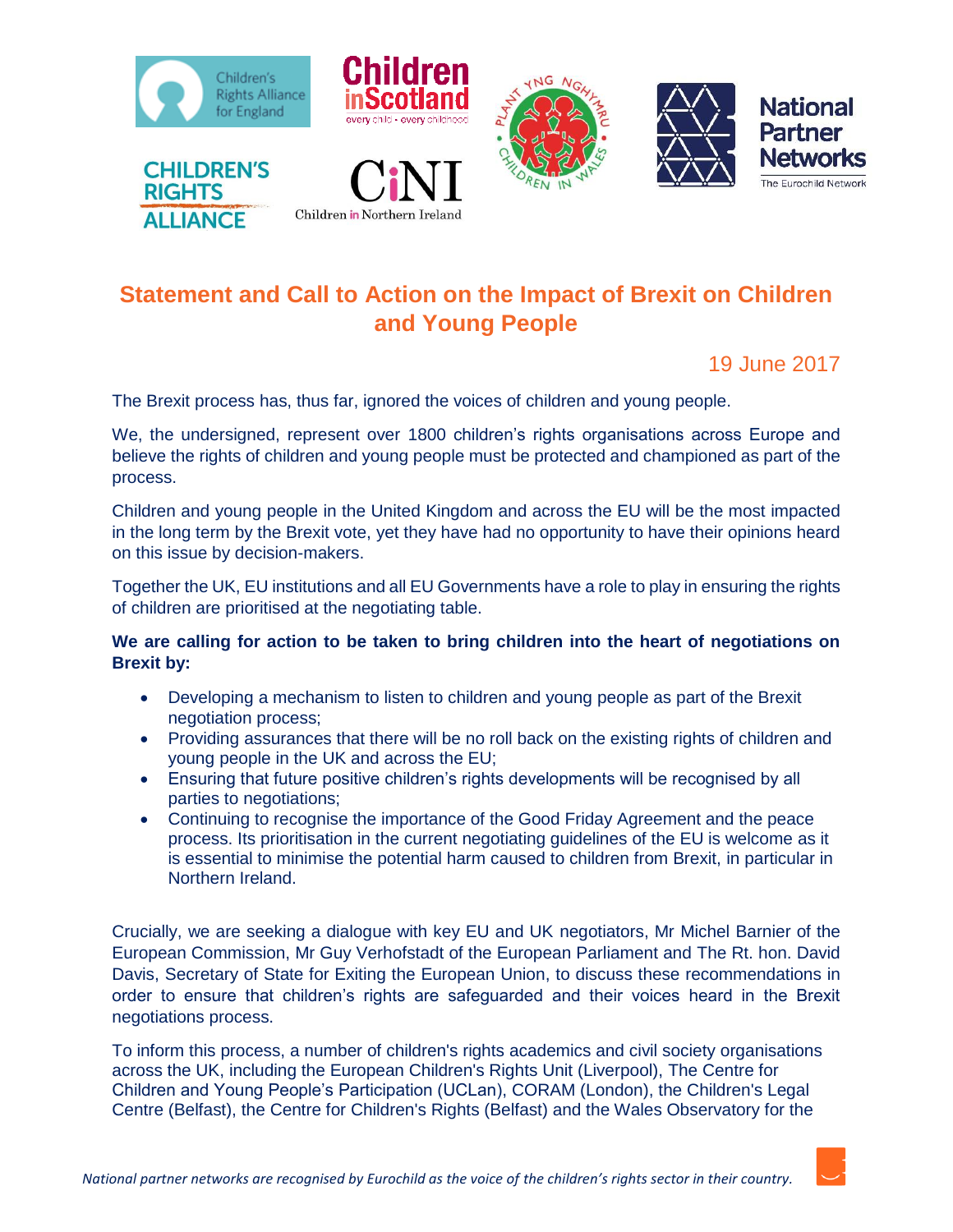

Human Rights of Children and Young People (Swansea) are developing a range of briefing papers and holding workshops to draw attention to the key priorities affecting children across different parts of the UK.

*This Statement was drafted by five national partner networks of Eurochild (Children in Northern Ireland, Children in Scotland, Children in Wales, Children's Rights Alliance England and Children's Rights Alliance, Ireland) and is supported by Eurochild and by the following national partner networks and other organisations in the membership of Eurochild below:*

## Supported by:





Koordinacija Udruga za Djecu Coordination of Associations for Children



**7WERK KINDERRECHTE** 





ZvezaPrijateljev

*MladineSlovenije®* 





DEFENSA DE NIÑAS Y NIÑOS INTERNACIONAL DNI DEFENSE DES ENFANTS INTERNATIONAL DEI DEFENCE FOR CHILDREN INTERNATIONAL DCI the worlwide movement for children's rights

. .





La fédération des associations de protection de l'enfant



CSALÁD, GYERMEK, IFJÚSÁG KIEMELKEDŐEN KÖZHASZNÚ EGYESÜLET FAMILY CHILD YOUTH ASSOCIATION

Kinderrechten Collectief